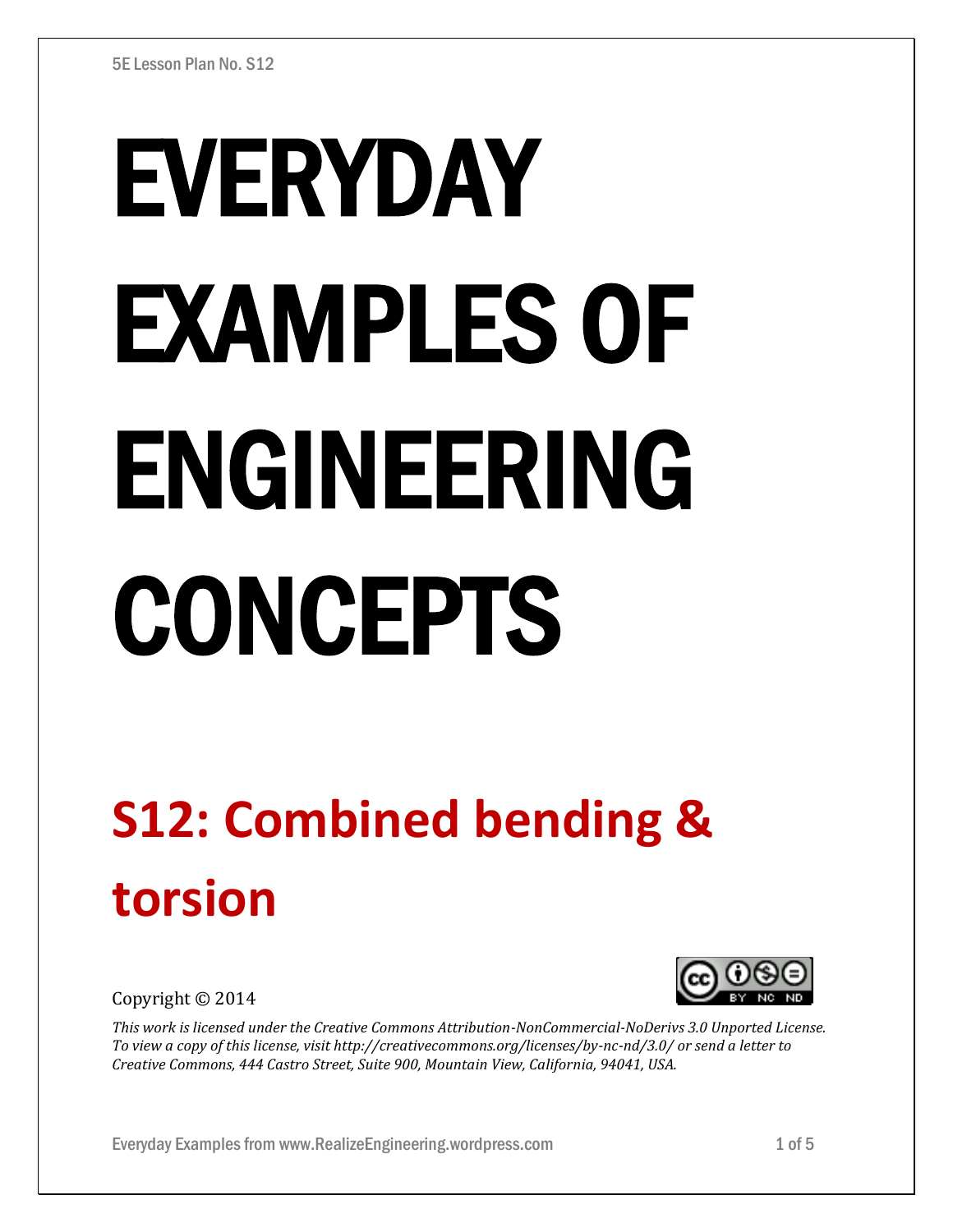*This is an extract from 'Real Life Examples in Mechanics of Solids: Lesson plans and solutions' edited by Eann A. Patterson, first published in 2006 (ISBN:978-0-615-20394-2) which can be obtained on-line at www.engineeringexamples.org and contains suggested exemplars within lesson plans for Sophomore Solids Courses. Prepared as part of the NSF-supported project (#0431756) entitled: "Enhancing Diversity in the Undergraduate Mechanical Engineering Population through Curriculum Change".* 

#### **INTRODUCTION**

#### (from *'Real Life Examples in Mechanics of Solids: Lesson plans and solutions'*)

These notes are designed to enhance the teaching of a sophomore course in mechanics of solids, increase the accessibility of the principles and raise the appeal of the subject to students from a diverse background<sup>1</sup>. The notes have been prepared as skeletal lesson plans using the principle of the 5Es: Engage, Explore, Explain, Elaborate and Evaluate. These are not original and were developed by the Biological Sciences Curriculum Study<sup>2</sup> in the 1980s from work by Atkin and Karplus<sup>3</sup> in 1962. Today they are considered to form part of the constructivist learning theory and a number of websites provide easy to follow explanations of them<sup>4</sup>.

These notes are intended to be used by instructors and are written in a style that addresses the instructor, however this is not intended to exclude students who should find the notes and examples interesting, stimulating and hopefully illuminating, particularly when their instructor is not utilizing them. In the interest of brevity and clarity of presentation, standard derivations and definitions are not included since these are readily available in textbooks which these notes are not intended to replace but rather to supplement. Similarly, it is anticipated that these lessons plans can be used to generate lectures/lessons that supplement those covering the fundamentals of each topic.

#### **Acknowledgements**

Many of these examples have arisen through lively discussion in the consortium supported by the NSF grant (#0431756) on "Enhancing Diversity in the Undergraduate Mechanical Engineering Population through Curriculum Change" and the input of these colleagues is cheerfully acknowledged as is the support of NSF. The influence of the editor's mentors and peers at the University of Sheffield is substantial and is gratefully acknowledged since many of the ideas for these examples originate from tutorial questions developed and used in the Department of Mechanical Engineering in Sheffield over many years.

#### Eann A. Patterson

 $\overline{a}$ 

*A.A. Griffith Chair of Structural Materials and Mechanics School of Engineering, University of Liverpool, Liverpool, UK & Royal Society Wolfson Research Merit Award Recipient*

#### Everyday Examples from www.RealizeEngineering.wordpress.com 2 of 5

<sup>1</sup> Patterson, E.A., Campbell, P.B., Busch-Vishniac, I., Guillaume, D.W., 2011, The effect of context on student engagement in engineering, *European J. Engng Education*, 36(3):211-224.

<sup>&</sup>lt;sup>2</sup> http://www.bscs.org/library/BSCS\_5E\_Instructional\_Approach\_July\_06.pdf

<sup>3</sup> Atkin, J. M. and Karplus, R. (1962). Discovery of invention? *Science Teacher* 29(5): 45.

<sup>4</sup> e.g. http://www.science.org.au/primaryconnections/constructivist.htm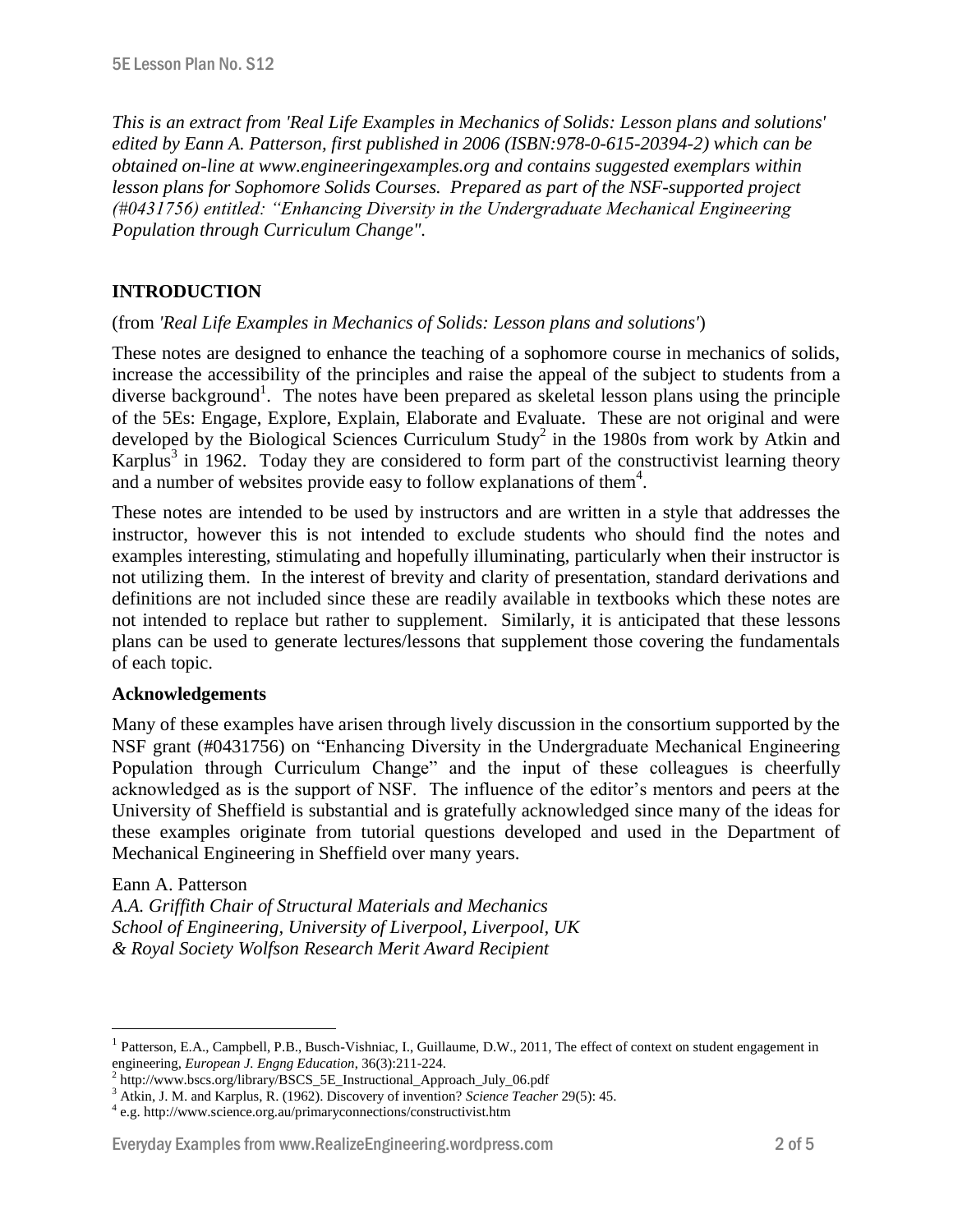### **TWO-DIMENSIONAL STRESS SYSTEMS**

#### 12. Principle: **Combined bending and torsion**

#### **Engage**

Take a few old or cheap wind-up alarm clocks into class. Set one to go off at the start of the lecture! Dismantle them to various stages and pass around.

#### **Explore**

Discuss the forces, moments and torques acting inside the mechanism. Ask them in pairs to figure out how the clock mechanism works.

See<http://home.howstuffworks.com/inside-clock.htm>



#### **Explain**

Explain that gears are often overhung and hence their shafts are subject to both torsion and bending.



#### **Elaborate**

Work through the example below:

The clock drives the minute hand through a spur reduction gear. The 4mm diameter drive wheel transmits 2mW at 1 r.p.m. and has a pressure angle of 20º. The driven wheel has a diameter of 24mm and is overhung 6mm from its bearing.

Power, 
$$
P = \frac{T\theta}{t} = 2\pi NT
$$

where *T* is torque,  $\theta$  is angle turned, *t* is time taken, and *N* is rotational speed (revs.s<sup>-1</sup>).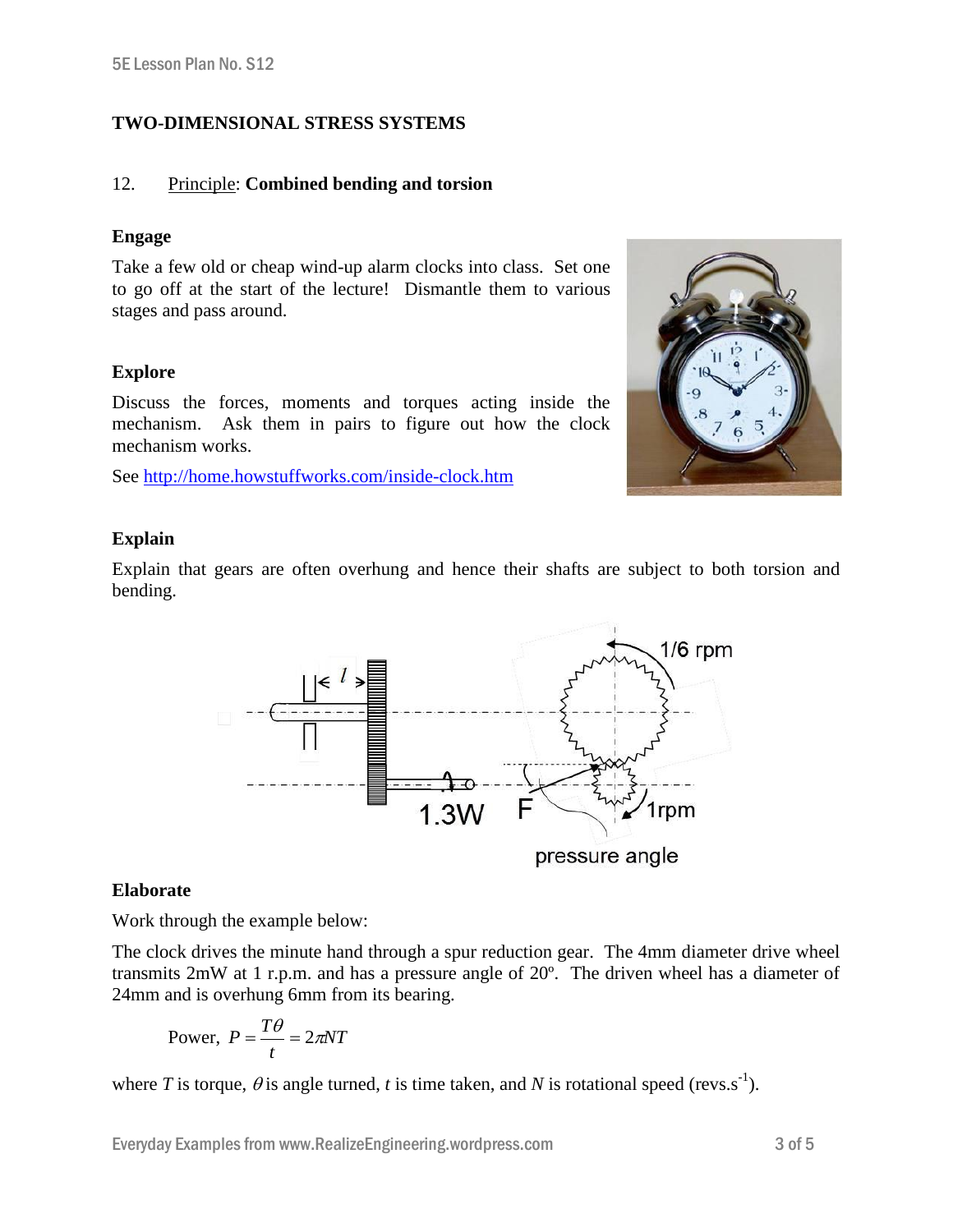For the driven (smaller) gear:

Torque, 
$$
T = \frac{P}{2\pi N} = \frac{0.002}{2\pi (1/60)} = 0.019 \text{ Nm}
$$
  
Circumferential force,  $F_{circ} = \frac{T}{r} = \frac{0.0019}{(4 \times 10^{-3})/2} = 9.55 \text{ N}$ 

And from the geometry of the pressure angle:

$$
F_{circ} = F \cos 20
$$
, so  $F = \frac{F_{circ}}{\cos 20} = 10$  N

For the larger gear:

Torque in shaft,  $T = Fr \sin 80 = 11 \times 0.012 \sin 80 = 0.12$  Nm

Moment of shaft,  $M = Fl = 11 \times 0.006 = 0.06$  Nm

And, shear stress due to torque, 
$$
\tau_{xy} = \frac{Tr}{J} = \frac{T(d/2)}{\pi d^4/32} = \frac{16T}{\pi d^3}
$$
  
stress due to bending moment,  $\sigma_x = \frac{My}{I} = \frac{M(y/2)}{\pi d^4/64} = \frac{32M}{\pi d^3}$ 

Using a Mohr's circle of stress:

$$
\sigma_{\text{max}} = \frac{\sigma_x}{2} + \sqrt{\left(\frac{\sigma_x}{2}\right)^2 + \tau_{xy}^2} = \frac{16}{\pi d^3} \left(M + \sqrt{M^2 + T^2}\right)
$$
\n
$$
\tau_{\text{max}} = \sqrt{\left(\frac{\sigma_x}{2}\right)^2 + \tau_{xy}^2} = \frac{16}{\pi d^3} \sqrt{M^2 + T^2}
$$
\nTherefore

\n
$$
d = \sqrt[3]{\frac{16}{\pi \sigma_{\text{max}}}} \left(M + \sqrt{M^2 + T^2}\right) \text{ or } d = \sqrt[3]{\frac{16}{\pi \tau_{\text{max}}}} \sqrt{M^2 + T^2} \text{ whichever is greater.}
$$

If the gears are made from polythene with a tensile strength of 30MPa, then it would be reasonable that the maximum tensile stress should not exceed 15MPa and the maximum shear should not exceed 7MPa, hence the diameter of the driven gear shaft must be at least 4.6 mm based on shear stress and 4.0mm based on tensile stress, so the minimum shaft diameter is 4.6mm.

#### **Evaluate**

Ask students to attempt the following examples:

#### *Example 12.1*

A machine is driven by an 8kW motor through a spur reduction gear, the motor runs at 1450 r.p.m. and its driving pinion has 21 teeth. The driven wheel on the machine has 100 teeth and is

Everyday Examples from www.RealizeEngineering.wordpress.com 4 of 5